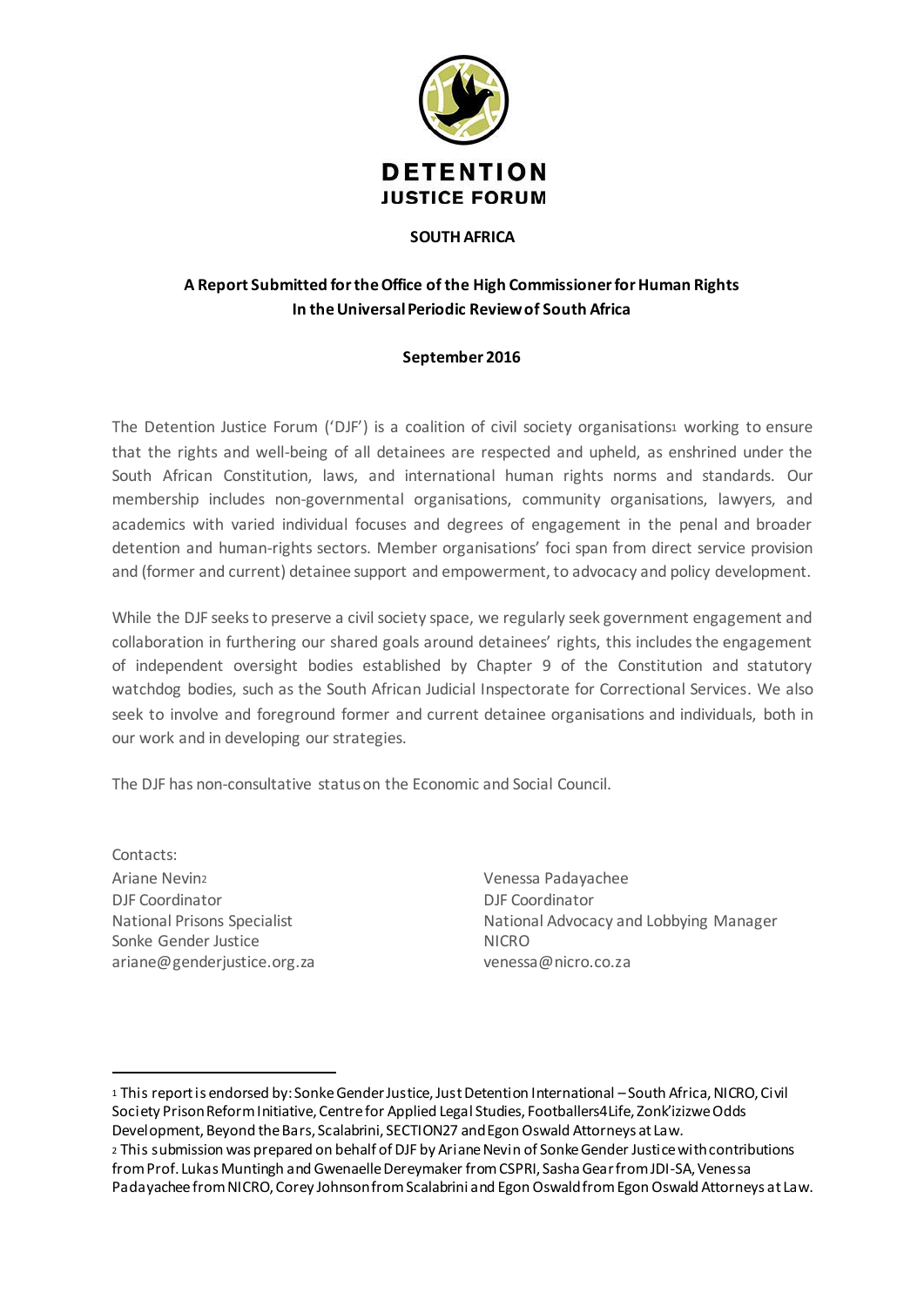

## **I. Issues affecting South African prisons since Universal Periodic Review in 2012**

- A. *Overcrowding and inhumane conditions in detention facilities are a violation of detainees' human rights*
- 1. Overcrowding persists in detention facilities, particularly in remand detention facilities such as Pollsmoor Remand Detention Facility ('Pollsmoor RDF') in the Western Cape, which is operating at between 250-300% of its capacity. Overcrowding at Pollsmoor RDF is so extreme that detainees are forced to share beds and to sleep on the floor, with as many as 90 detainees sharing a cell, shower and toilet built for 20 people. This particular facility has been functioning at over 200% of its capacity for more than a decade in violation of the Department of Correctional Services own standards.
- 2. Prisons and other detention facilities in South Africa remain extremely overcrowded, and inhumane conditions persist.<sup>3</sup> Measures are being implemented to meet the fundamental needs of prisoners, including their health care. However, there is no information readily available on the prevalence of HIV and TB in prisons, making it difficult to gauge whether or not the Department of Correctional Services is meeting its constitutional obligations. <sup>4</sup>
- 3. The National Task Team on TB and HIV in prisons, a partnership between the state and civil society service providers, is in the process of implementing TB prevention and control measures.<sup>5</sup> However, without improvements to the material conditions in prisons, these measures will have a limited effect. Slow and inconsistent testing of inmates, mixing existing inmates with new inmates prior to TB screening, poor light, ventilation and sanitation, overcrowding, and the consequent impossibility of separation healthy and unhealthy inmates compromise the health and human rights of detainees who are presumptively innocent and who may remain in these conditions for as long as two years awaiting trial.
- 4. A comprehensive legal framework laying out the minimum standards for safe and healthy prison conditions exists.<sup>6</sup> However, it is not being uniformly implemented at all correctional

 $\overline{a}$ 

<sup>3</sup> Justice Edwin Cameron, *Report: Pollsmoor Correctional Centre – Remand Centre and Women's Centre* (27 July 2015 and 13 August 2015) available at http://www.constitutionalcourt.org.za/site/PrisonVisits/Cameron/Pollsmoor-Prison-Report-23-April-2015-Justice-Edwin-Cameron-FINAL-for-web.pdf [accessed on 21 September 2015].

<sup>4</sup> Lindela, a temporary detention centre for migrants being deported, has similarly shocking conditions, but unlike prisons, it is not subject to oversight by the JICS. An investigation by the South African Human Rights Commission revealed a lack of provision for tuberculosis testing and isolation of infected persons, lack of psychological care, unavailability of condoms, and an absence of voluntary counselling and testing. There was also unavailability of tetanus vaccines, and overcrowding. See: http://www.iol.co.za/news/politics/lindela-detainees-rights-violated-sahrc-1753186

<sup>5</sup> TB and HIV prevention and control baseline assessments are being conducted. The roll out of testing equipment such as the GeneXpert and SMS printers for results are being rolled out through the Task Team. Chest X -rays are planned to be done upon admission to centres and annually thereafter.

<sup>6</sup> Correctional Services Act 111 of 1998; Regulations to Correctional Services Act GNR323 25 April 2012, GG No. 35277.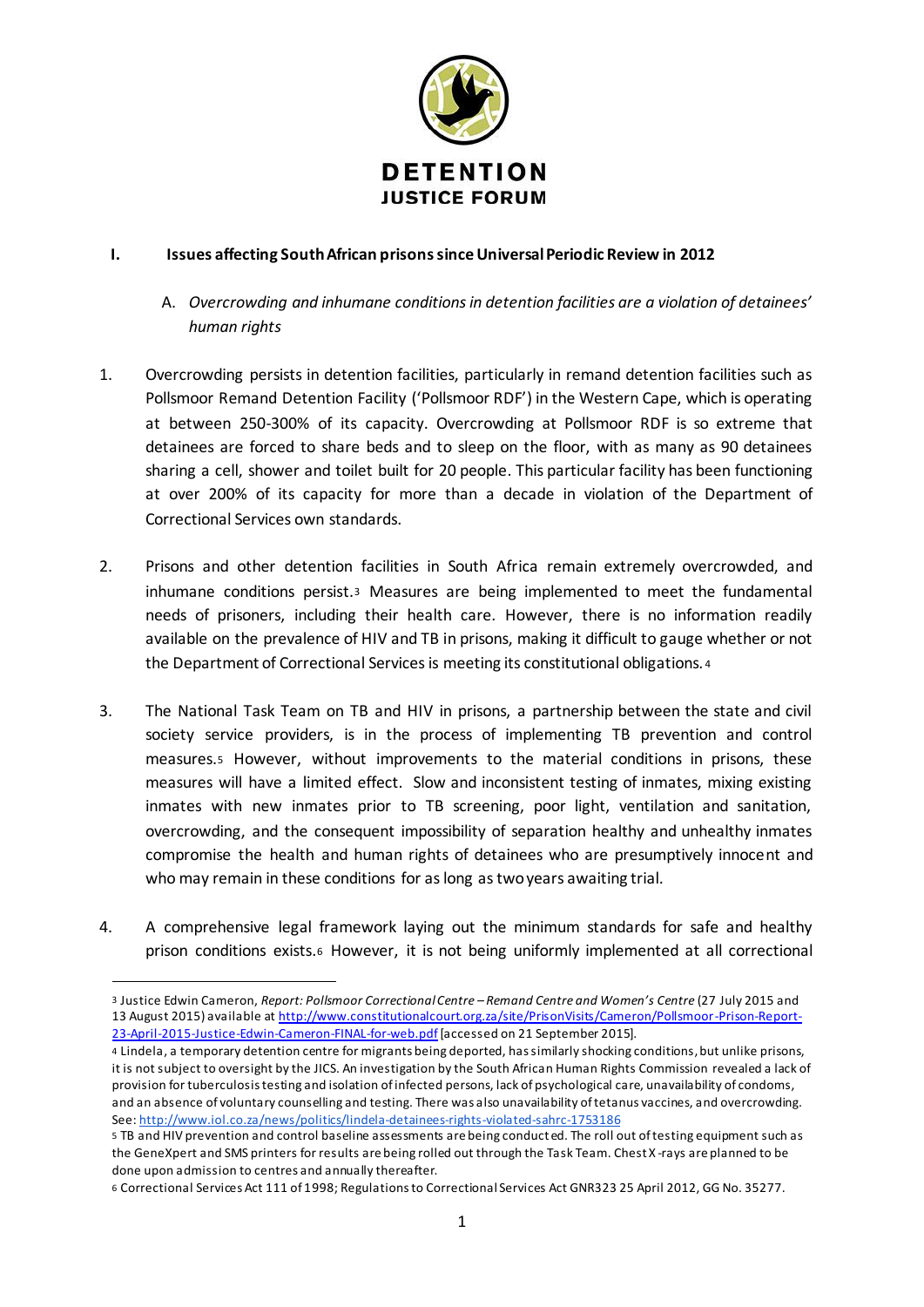

facilities. DJF acknowledges that the Department of Correctional Services is the recipient at the end of a long criminal justice channel, starting with the South African Police Service ('SAPS'), and including the National Prosecuting Authority ('NPA'), the courts and judiciary, and community corrections. The South African government needs to launch a multi-sectoral initiative, involving all stakeholders in the criminal justice system, to decrease overcrowding and to bring an end to the inhumane conditions that persist in many South African places of detention. More rigorous consideration needs to be given by the courts to alternatives to incarceration such as diversion and community-based non-custodial sentencing.

## B. *Sexual abuse in prisons remains unaddressed in many South African detention facilities*

- 5. Sexual violence remains a scourge in South African prisons. It directly infringes on the right to personal safety and freedom from violence for far too many inmates, and fuels gender-based violence and ill-health both in and outside prisons. It is exacerbated by severe overcrowding, understaffing, and inadequate staff shift patterns that cause inmates to be locked up for longer hours, and limit their access to development and rehabilitative programmes, health-care, and psychosocial support services. These conditions serve to increase inmates' vulnerability to sexual abuse.
- 6. The Policy to Address Sexual Abuse of Inmates in DCS Facilities ('the Policy') was approved in 2013. The Policy is a tool to assist DCS prevent, detect, respond to and monitor sexual violence in South Africa's prisons but as yet, has not been properly resourced and implemented nationally. The DJF is concerned that to date, DCS does not appear to have prioritized inmates' right to be free from sexual violence. The South Africa government must plan for and execute implementation of the Policy.
- 7. The U.N. Committee Against Torture ('CAT') has, in the past condemned rape, of detained persons by, or with the knowledge of, state officials is as a form of 'torture' 7 as it amounts to 'the intentional infliction of severe physical or mental pain or suffering for the purposes of punishment, intimidation or coercion, securing a confession, or for any reason based on discrimination of any kind, when inflicted by or at the instigation of, or with the consent or acquiescence of, a public official'.<sup>8</sup>
- 8. South Africa is obligated, as a State Party to the Convention against Torture ('UNCAT') to remove all obstacles to the prevention of torture and ill treatment, including rape, of detainees, and to take positive steps to ensure that such abuse is effectively prevented and not repeated.

 $\overline{a}$ 7 *C.T. and K.M v. Sweden,* Communication No. 279/2005, 17 November 2006, UN Doc. CAT/C/37/D/279/2005 (2007); *V.L. v. Switzerland*, Communication No. 262/2005, 20 November 2006, UN Doc. CAT/C/37/D/262/2005 (2007).

<sup>8</sup> Convention Against Torture and Other Cruel, Inhuman or Degrading Treatment or Punishment, art. 1, Dec. 10, 1984, U.N.T.S 1465 (hereinafter 'CAT')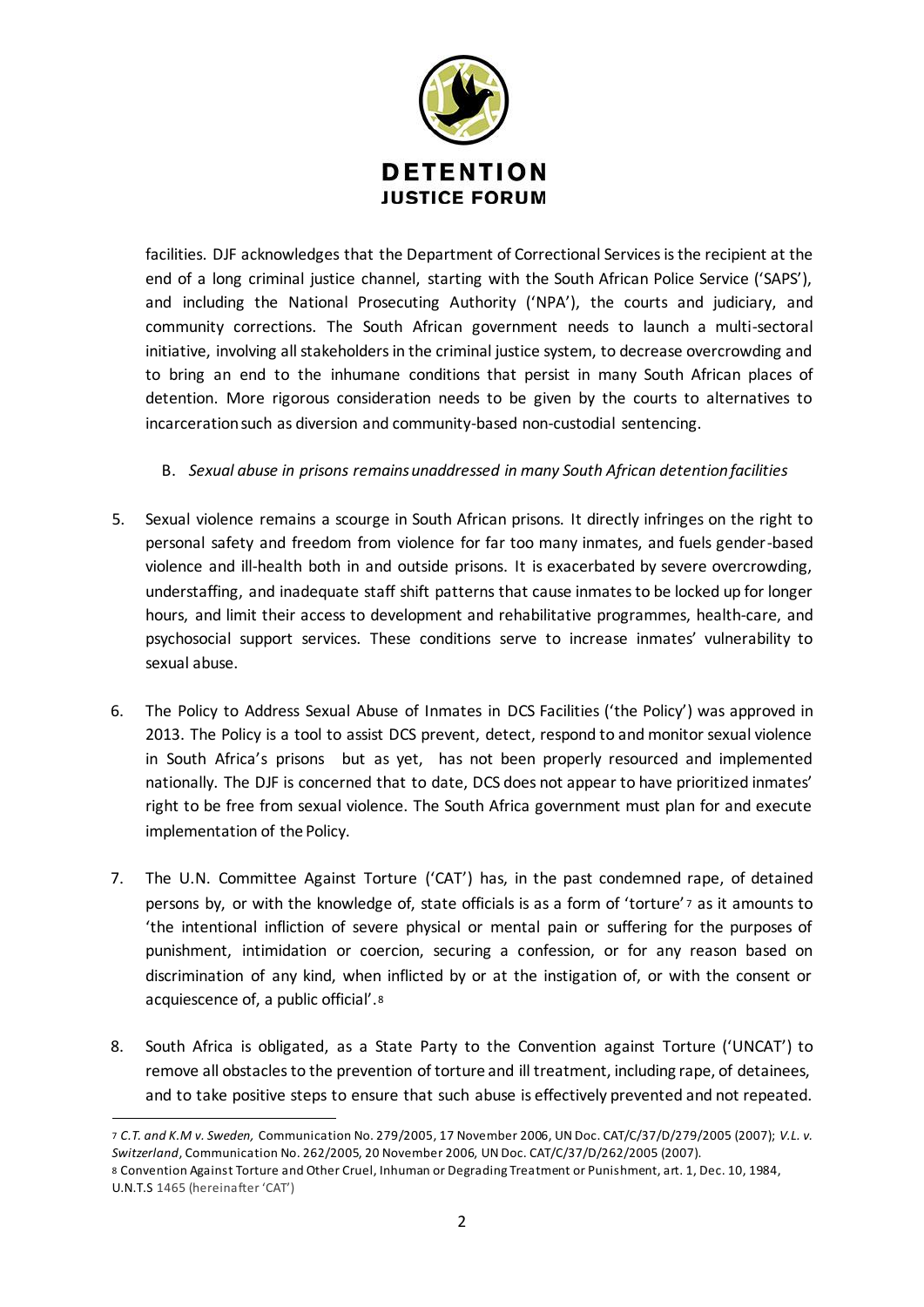

Should the measures taken prove to be ineffective in the eradication of torture, South Africa must revise these measures, or implement new, more effective measures. <sup>9</sup> South Africa therefore has an obligation to review and evaluate its practices and policies regularly, and where necessary, to adjust them. However, it has failed to do so thus far, contrary to its obligations under the UNCAT.<sup>10</sup>

- 9. While South Africa's development and approval of the Policy to Address Sexual Abuse of Inmates in DCS Facilities, is commendable, a continued failure by the South African government to commit the resources needed to end sexual abuse in prisons amounts to a violation of South Africa's obligations under UNCAT. This obligation includes the protection of members most vulnerable to torture and ill treatment by fully investigating and prosecuting such acts of violence.<sup>11</sup>
	- C. *South Africa's prison oversight body is not independent and does not have the clear mandate it requires to be effective in the protection of prisoners' human rights.*
- 10. South Africa's prison oversight mechanism, the Judicial Inspectorate for Correctional Services ('JICS'), suffers from two fundamental defects, namely the inadequate legal definition of its functions and powers, and a lack of legal, operational and financial autonomy. These defects prevent JICS from fulfilling its primary objective of protecting the human rights of incarcerated persons in South Africa, and must be addressed if JICS is to become an effective prison oversight body.
- 11. Unlike other South African oversight bodies, such as the Independent Police Investigative Directorate, the JICS' investigative powers are not properly defined. It lacks a comprehensive framework for prison inspections and reporting, and its investigative powers are mentioned only once, in passing, in the CSA. The JICS also does not have the power to inspect detention facilities beyond correctional centres, such as police holding cells and deportation centres. While it is not the DJF's argument that the JICS ought necessarily to be responsible for the regular monitoring of these facilities, it is necessary that these facilities are subject to oversight to protect the rights of their detainees. There is also no corresponding duty on the Department

 $\overline{a}$ 

<sup>9</sup> UN Committee Against Torture (UN-CAT), *General Comment No. 2: Implementation of Article 2 by States Parties*, 24 January 2008, CAT/C/GC/2, at para 4 available at: http://www.refworld.org/docid/47ac78ce2.html .

<sup>10</sup> Note also Communication 1818/2008 to the United Nations Human Rights Committee regarding the torture of 230 inmates at St Albans Maximum Security Correctional Centre in Port Elizabeth. The Human Rights Committee made a number of recommendations Pursuant to which The South African Government made specific undertakings, many of which were never actioned at all. The National Prosecuting Authority also failed to prosecute a single complaint of torture in this case. This is in violation of South Africa's obligations to prevent, investigate and prosecute cases of torture and is conducive to creating a culture of impunity.